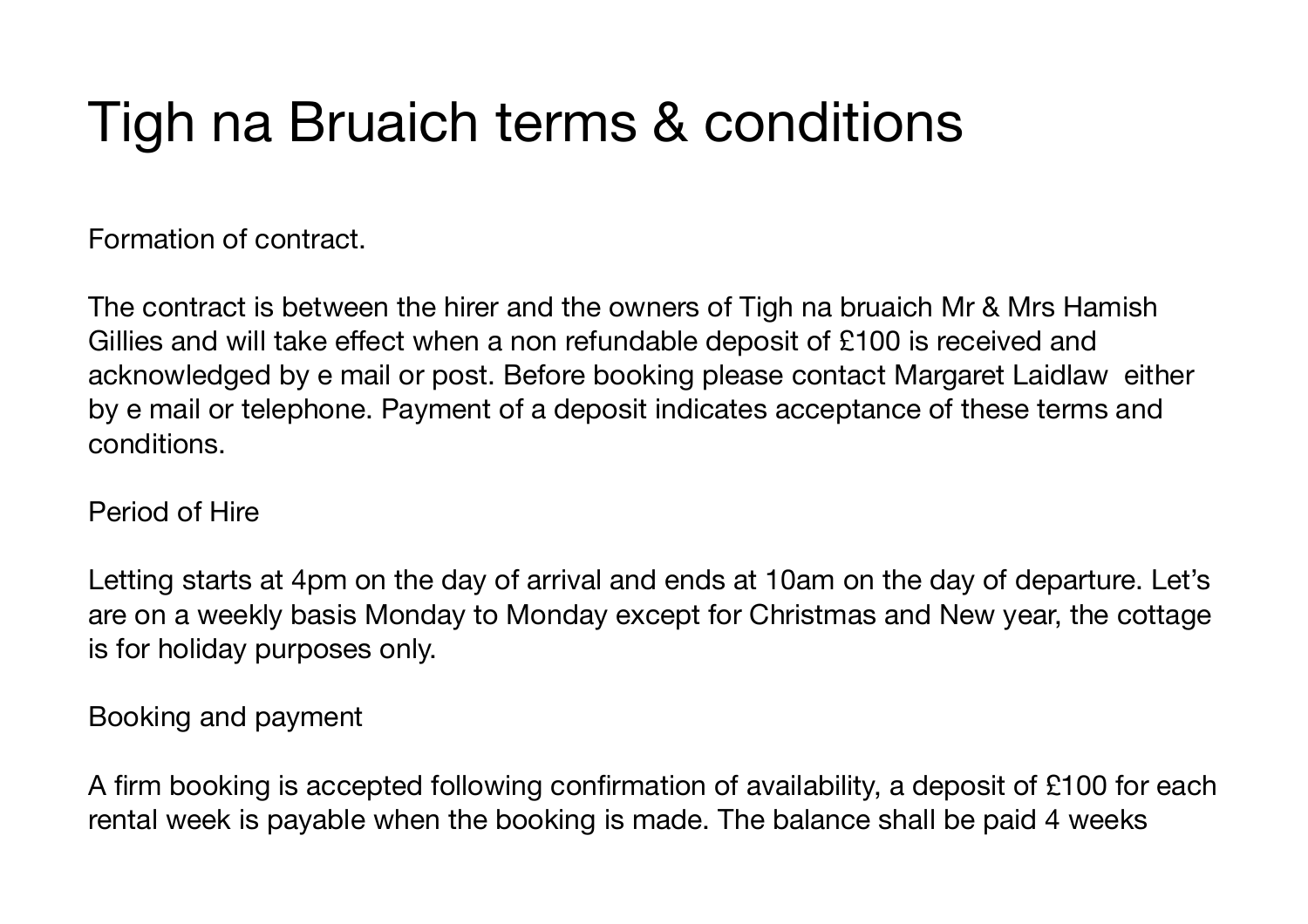before the commencement of the letting date. For bookings made less than 4 weeks in advance full payment is required at the time of booking.

Cancellation policy

Should a cancellation be made by the hirer the owners will seek to re let the property for the period of hire. If successful in doing so a full refund will be made, if not the deposit will be forfeited by the hirer. If cancellation occurs less than 4 weeks from the commencement of the booking then the entire rent will be forfeited by the hirer.

If Tigh na bruaich cannot be made available for the period of booking due to unforeseen circumstances all monies paid by the hirer will be refunded and the hirer will have no further claim against the owners.

**Services** 

Use of electricity, fuel ( enough to start you off) linen & towels are all included in the weekly tariff

Number of guests using the property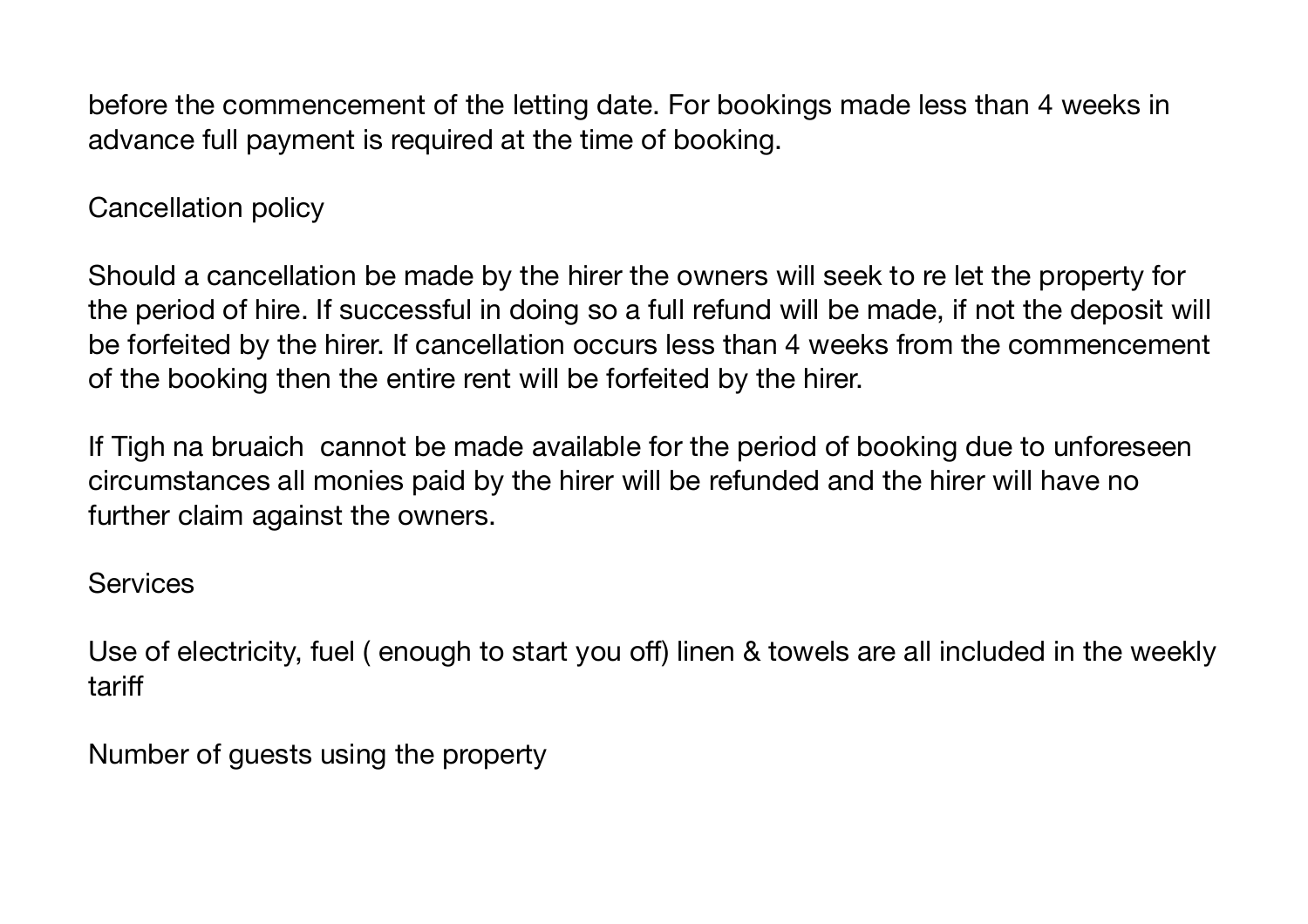The number of persons occupying Tigh na bruaich will not exceed 4 unless arranged in advanced and agreed by the Margaret . Sub letting is strictly prohibited.

Complaints and problems.

The owners will make every reasonable effort to ensure that your stay is enjoyable. If however the hirer has a problem they should contact the owner immediately to enable problems or complaints to be resolved straight away. The owners cannot subsequently consider any complaints or enter into correspondence about them.

Damages and breakages.

The hirer will be responsible for all breakages, damage or loss to the property during the rental period. Any breakages, damages or defects during your stay should be reported so that action can be taken prior to the arrival of our next guests. Accidental damages resulting from normal use will not be charged for but the owner reserves the right to charge for damage that would not be considered to have resulted

from normal wear and tear.

Care of the properties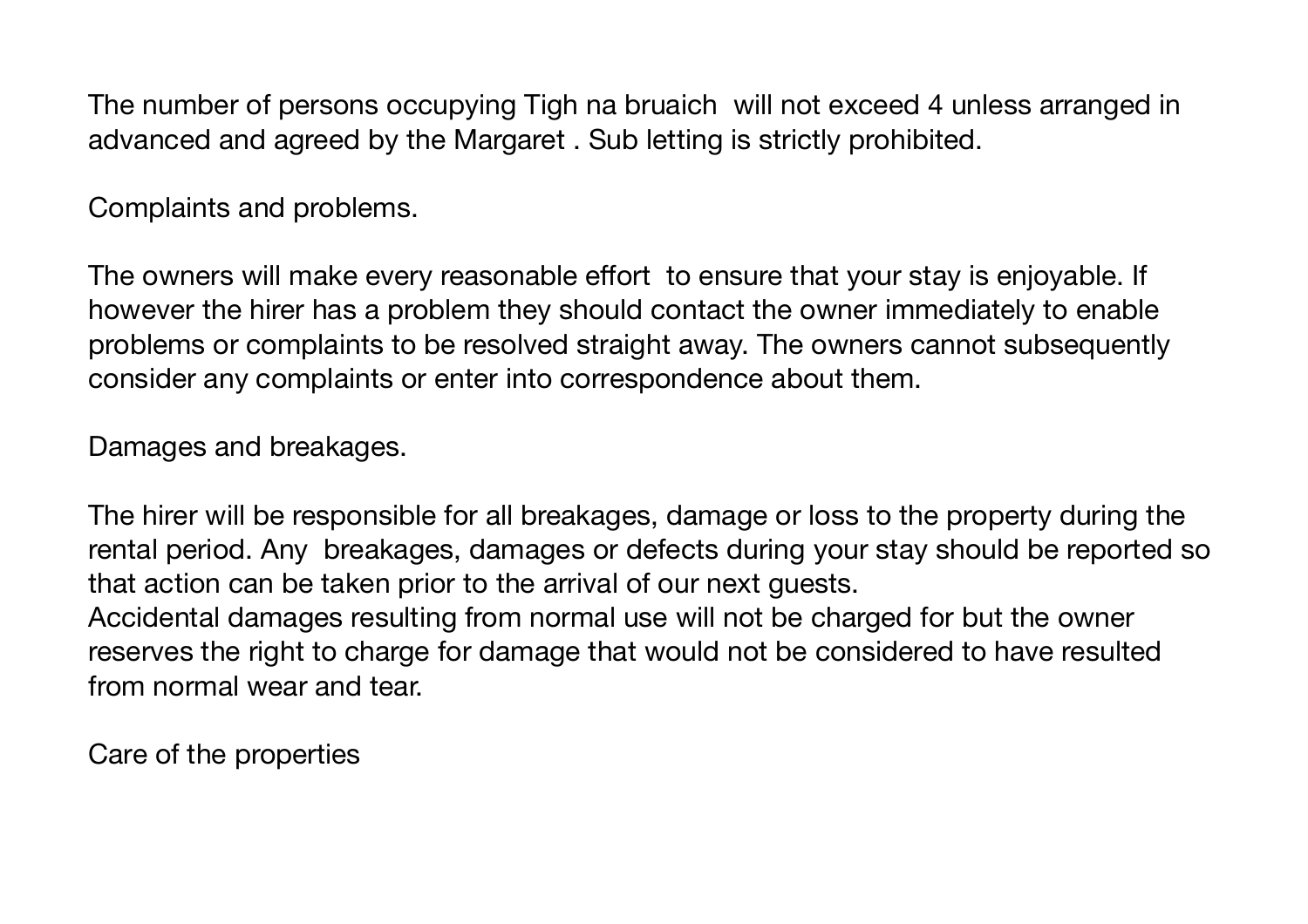The hirer shall take reasonable and proper care of the property, its furniture, fittings and effects. The property should be left in the same clean and tidy condition and state of repair at the end of the letting period as at the beginning. The owner expects the hirer to be responsible for any additional cleaning costs incurred.

#### Pets

We do allow pets, this should be agreed at the time of booking, no additional cost are charged. Pets must not be allowed on any furniture and should be kept in a crate if being left in the property alone. Failure to follow these rules any damage to furniture or soft furnishings shall be paid by the hirer.

# **Smoking**

Smoking inside Tigh na bruaich is strictly forbidden.

# **Liability**

The owners shall have no liability for any death, personal injury, damage or personal loss of personal property either inside of outside the property.